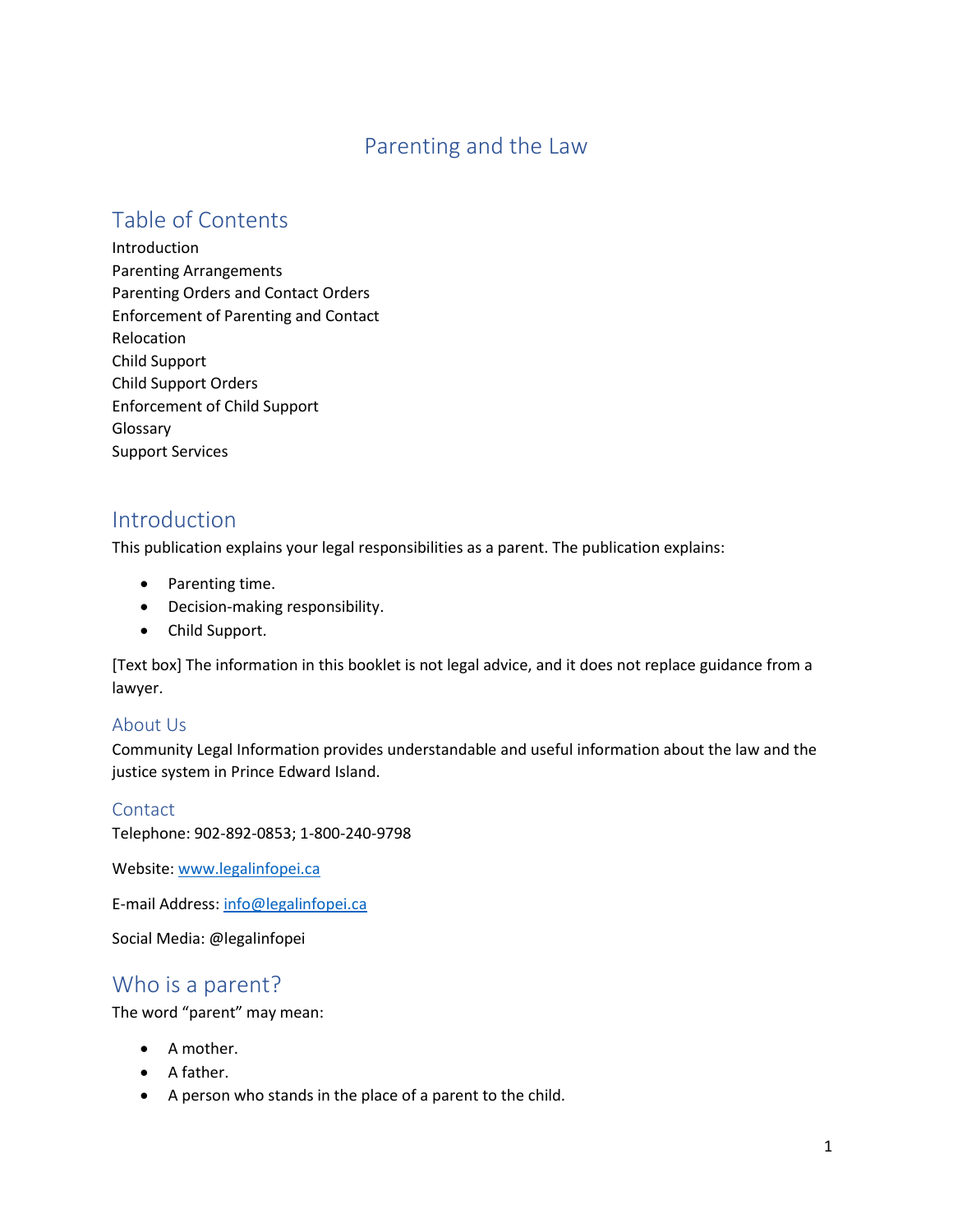When a child is legally adopted, the adoptive parents become the child's legal parents. Adoptive parents have the same rights and obligations as birth parents.

Parents make decisions like:

- Where will our child live?
- Who will make major decisions for our child?
- How much time will the child spend in each parent's care?

A parent must pay toward the cost of raising their children as much as they can. A parent can't ignore or negotiate away this responsibility.

# Parenting Arrangements

# What is parenting time?

**Parenting time** is the time a child spends in the care of a parent.

Parenting time is not impacted by:

- Childcare.
- School.
- Time spent with family or others.

If your child goes to school or has a babysitter during your parenting time, it is still considered part of your time with the child. Usually, parents with parenting time can let the children visit grandparents, family members, or anyone else who has an important relationship with the child.

During your parenting time, you may make minor decisions about daily activities for your child. This is true for each parent with parenting time unless a court orders otherwise. A **court order** is a formal, typed document that contains the judge's decision on a case. Court orders are given after a person takes legal action.

A parent with parenting time has the right to ongoing information about the child's education, health, and well-being, unless a court orders otherwise.

# What is decision-making responsibility?

**Decision-making responsibility** is making major decisions for a child**.**

Major decisions include decisions about the child's:

- Health.
- Education.
- Culture.
- Language and spirituality.
- Significant extra-curricular activities.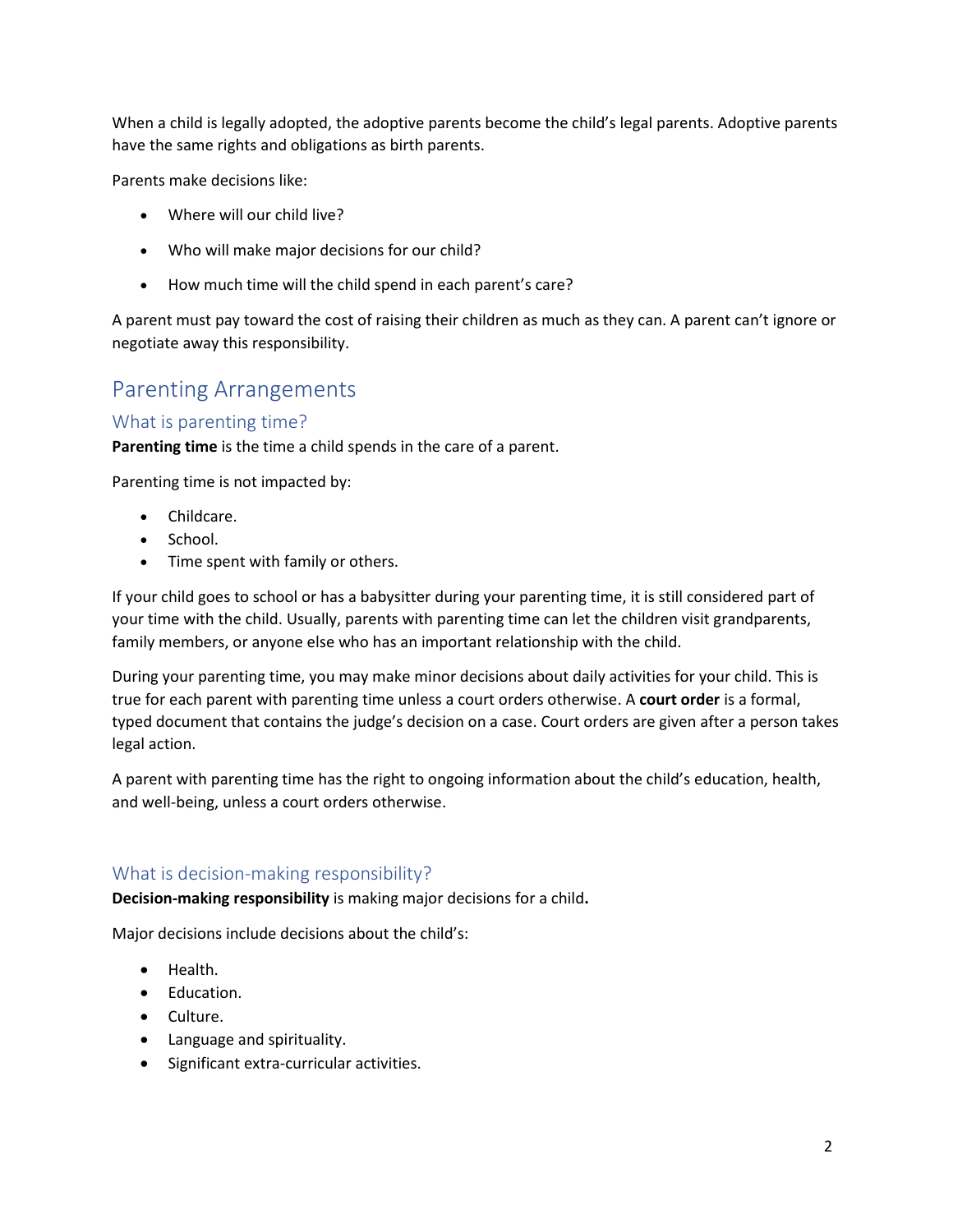Parents may have similar or different decision-making responsibilities. For example, you may be responsible for education, while another parent is responsible for health. Or you and the other parent may share all decision-making responsibility equally.

### What are my responsibilities as a parent?

Parents are joint guardians of their child unless a court orders differently. Being joint guardians means the parents share parenting time and decision-making responsibility. It does not mean the parents will spend the same amount of time with the child. The law does not assume equal parenting time is best for the child.

TEXTBOX: Having equal parenting time does not mean parents have equal decision-making responsibilities. Also, parents could have equal decision-making responsibilities, but not equal parenting time.

# What if the other parent isn't involved?

If a parent is not involved in the child's life, and never has been, the parent raising the child has *de facto* sole decision-making power. *De facto* means without legal paperwork.

# Are parenting responsibilities and child support connected?

Child support and parenting responsibilities are settled separately. For example:

- A parent may be required to pay child support and have no parenting time or decision-making responsibility.
- A parent can't be denied parenting time because they are not paying child support.

Parenting arrangements and support can be decided separately, or at the same time as other issues. For example, child support could be agreed upon at the same time as parenting arrangements and property division.

See page \_\_ for more information about child support.

# What is contact?

**Contact** is when a person who is not the child's parent spends time with them. Contact may be in the form of visits with the child or through various types of communication, such as video chat, telephone, or letters.

A person with contact does not make day-to-day decisions about a child during visits. Those decisions are made by parents with parenting time.

It is important for a child to spend time with important people in their lives. A parent must not prevent their child from spending time with people who are important in their lives. This includes relatives or friends that the parent may not like. The exception is if the parent has concerns about the child's safety or wellbeing.

# Can I forbid my child from meeting their other parent's new partner?

No. Sometimes one parent wants to forbid the child from meeting or spending time with the other parent's new romantic partner. But if there is no risk to the child, you do not have the right to forbid the child from spending time with your ex-partner's new romantic partner.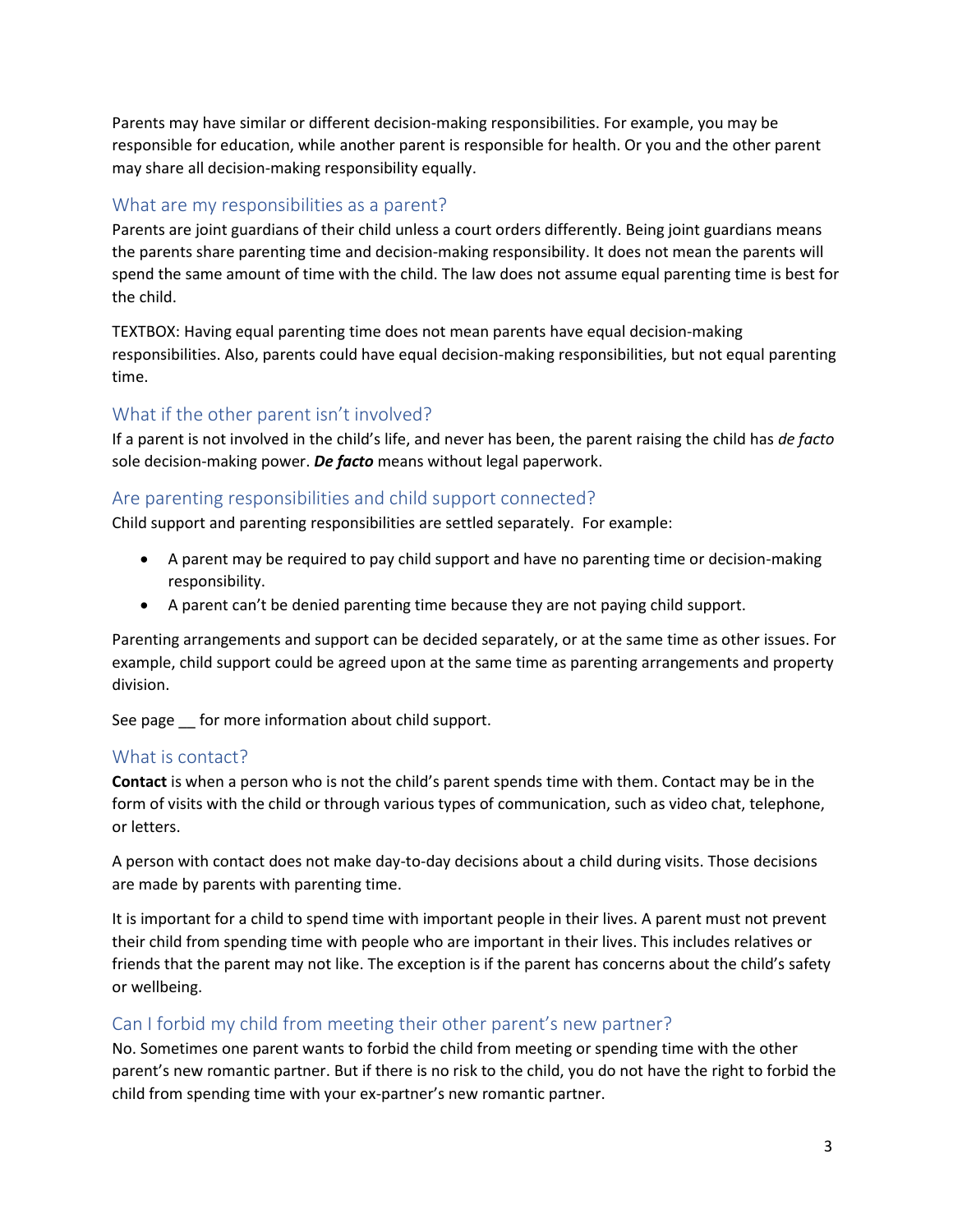# What are parenting arrangements?

A **parenting arrangement** is a plan parents make to share parenting time and decision-making responsibilities.

Parenting arrangements must be based on the best interests of the child. This means parents must make arrangements that:

- Prioritize the child's safety, security, and well-being.
- Support the child's needs based on the child's age and stage of development.

Parents may agree on any parenting arrangement that works for their family. For example, parents may agree:

- They will share equal parenting time and decision-making responsibility.
- One of them will have more parenting time or decision-making responsibility.

Parenting arrangements can be made informally. Parents may talk about their plans and agree to them without writing it down.

#### What is a parenting agreement?

A **parenting agreement** is a contract that explains each parent's role and responsibilities.

A parenting arrangement is legally binding if it is:

- Written down.
- Dated.
- Signed by each parent in front of a witness.
- Signed by the witness.

The witnesses do not need to read or know the terms of the agreement. They are there to confirm that the parents signed willingly and were not pressured to sign a binding legal agreement.

A parenting agreement can be as detailed as you like. Think about what will work for your children now, and what they may need later. You may want to add a note of when parents will review the agreement and make changes if needed. For example, parents may review the parenting agreement every year or every 6 months.

# Do I need a lawyer to make a parenting agreement?

No, you do not need a lawyer to make a parenting agreement. But it is always a good idea to get advice from a lawyer before signing a legal document. If possible, it is best to have your agreement drafted by a lawyer and notarized. This ensures the agreement is correct and reflects the law. However,

If you do not have a lawyer, the Lawyer Referral Service may be helpful. The Lawyer Referral Service is administered by Community Legal Information. You may access up to 45 minutes of consultation with a lawyer for \$25 + tax. **Call 902-892-0853 or toll-free 1-800-240-9798**.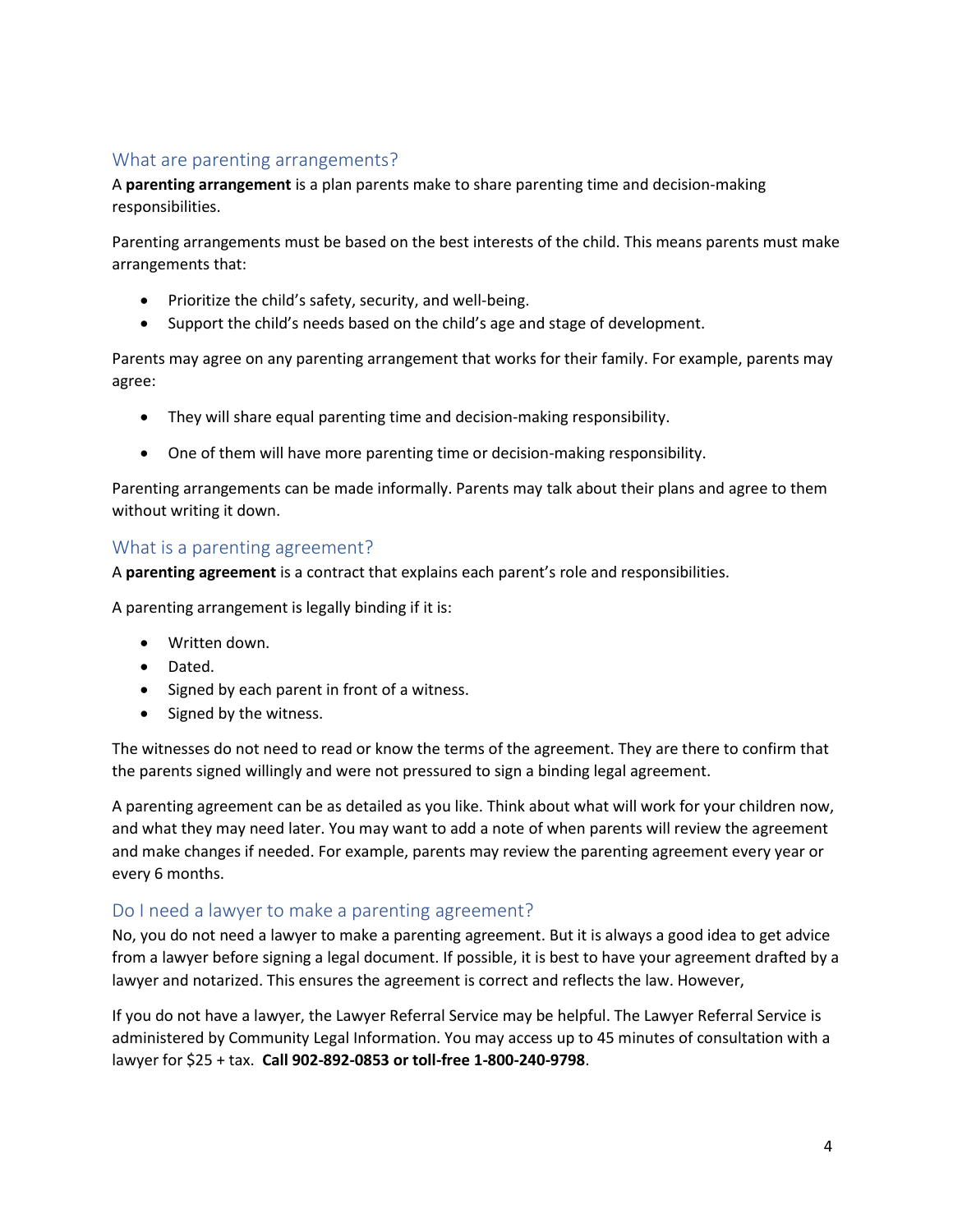# What is dispute resolution?

**Dispute resolution** is a word for the different ways people can resolve conflicts out of court. The law says that you must try to resolve parenting issues with dispute resolution before going to court. Dispute Resolution sometimes has better results than going to court and is often much less expensive.

# How can professionals help to resolve conflict outside of court?

Coming to an agreement can be difficult. Dispute Resolution may help you come to an agreement with the other parent.

Types of Dispute Resolution include:

- **Negotiation** is simply talking to the other person and trying to come to an agreement. For example, you may both agree that the education of your children is the most important financial priority, or that you want as little disruption to your children's lives as possible. Some people can resolve a lot on their own.
- **Mediation** is when you, your ex, and a mediator sit down together to resolve disagreements. The mediator may meet with each of you separately first to learn more about the conflict. The mediator will then meet with you and your ex together and give each of you the opportunity to speak and to listen. The mediator is neutral and will help you to speak to one another in a positive way. One of the goals of mediation is to create a better way for you and your ex to communicate in the future.
- **Collaborative Practice** involves you, your spouse, your collaborative lawyers, and sometimes other support professionals, like a financial or mental health professional. The group of you must agree to resolve the issues without going to court. The process is based on mutual respect and the best interests of the family.

\*Negotiation and mediation may not be appropriate if there is a power imbalance or violence in the relationship.

Going to court is generally very stressful, and that stress has an impact on children. The court sees mediation as better for the child than going to court. For this reason, you are encouraged to see a mediator before taking legal action. You can do Child-Focused Family Mediation for free, or you can hire a private mediator.

# What is Child-Focused Family Mediation?

The Family Law Centre, with the Department of Justice and Public Safety, offers free child-focused family mediation. Child-Focused Family Mediation helps parents make an agreement about parenting time and decision-making responsibility. Call 902-368-6928.

# Parenting Orders and Contact Orders

Sometimes, you have no choice but to take legal action. For example:

• If there is family violence or a serious power imbalance.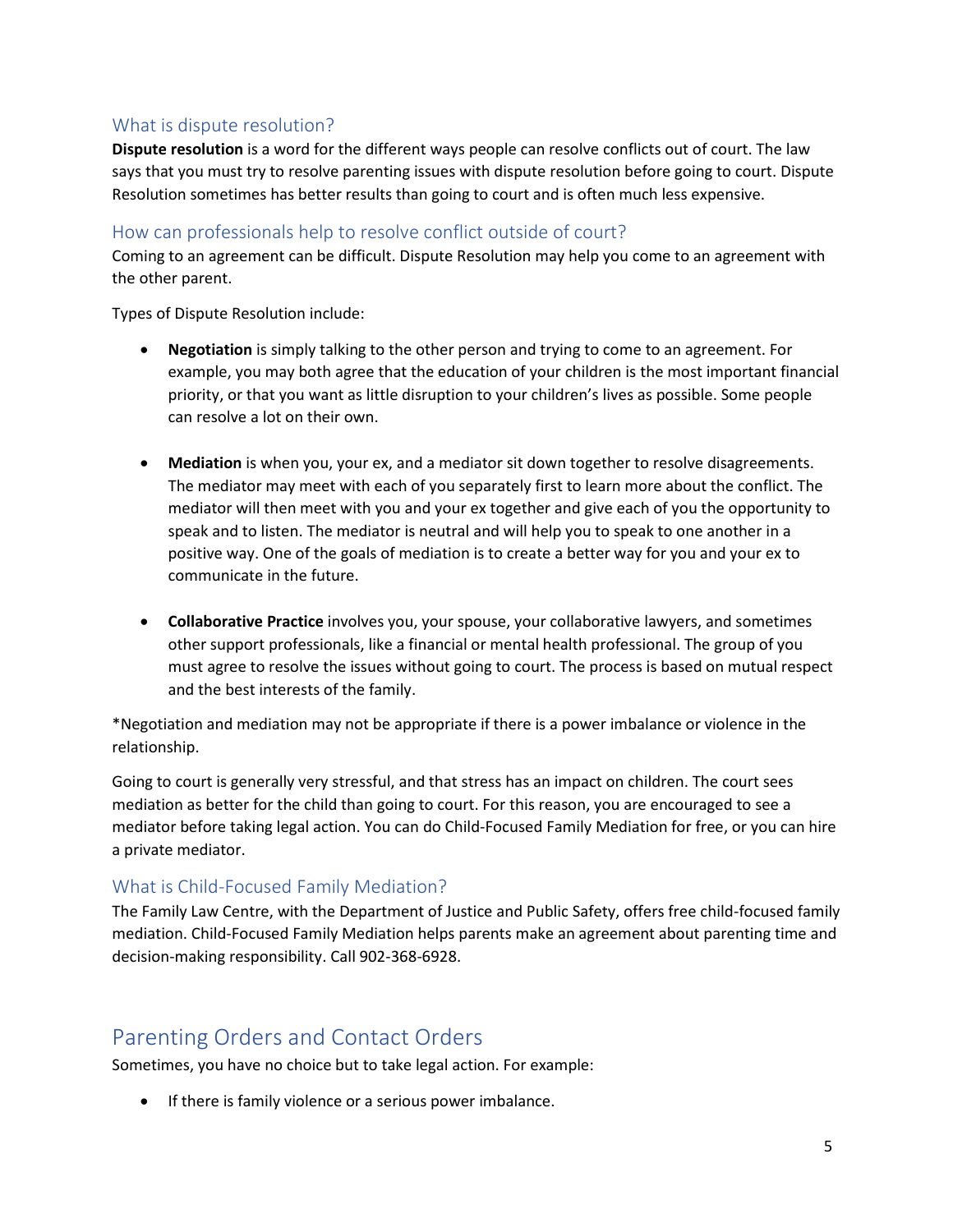• If you have made every effort to resolve the issue and nothing has worked.

Textbox: Starting legal action doesn't always mean you will go to a hearing or a trial. A legal issue can be resolved at any point during a proceeding.

# Support with Mental Health

Family law issues can be challenging and stressful. It is important to take care of yourself throughout the process. Try to keep your emotions outside of the process. If you need to speak with someone, reach out to a friend, a mental health professional, or the Island Helpline. For the Island Helpline, call 1-800- 218-2885.

# What is a parenting order?

A **parenting order** is a court order about decision-making responsibility or parenting time. A judge makes a parenting order after a family law process involving children.

A judge can make a parenting order that sets rules for a family's parenting arrangement. A judge may make a parenting order when someone makes an application to the court.

Textbox: Parents can make a parenting agreement at any point, including if court action has started. If parents reach an agreement during the court process, the terms of the agreement must be sent to the judge. In most cases, the judge will approve the terms that the parents have agreed on.

# What does a judge consider when making a parenting order?

When making a court order, the judge's only consideration is the best interests of the child. What the judge thinks is best for your children might be different from what you think is best. The judge will consider:

- The child's safety, needs, and well-being.
- The child's relationships with their parents, sibling, grandparents, and other important people in the child's life.
- The child's views and preferences, when appropriate.
- The child's culture, language, religion, and spirituality.
- Each parent's willingness to support the child's relationship with the other parent.
- Each parent's willingness to prioritize the best interest of the child.
- Whether family violence is present.

It is important for the Judge to know:

- Who has cared for the child in the past and the child's relationship with that caregiver.
- What kind of plans the person seeking an order has for the child.

A judge's decision is not affected by:

- The age of the parents.
- The income of each parent.
- Whether a parent is named on the birth certificate.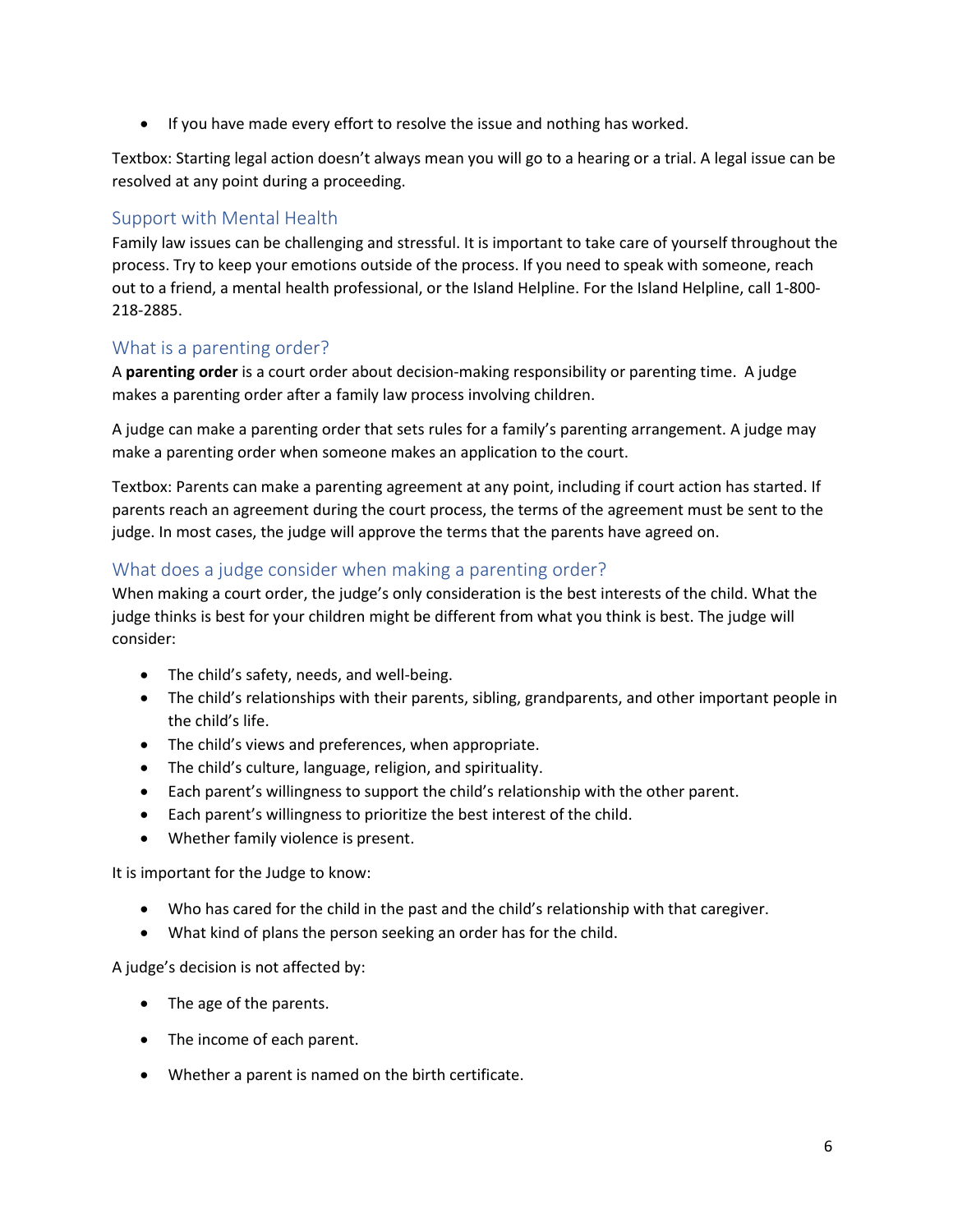# Will the judge consider the views and preferences of the child?

The judge will also consider the views and preferences of the child wherever possible. The judge decides when it is appropriate to consider the child's wishes. If necessary, the judge will order that a family court clinician:

- Interview your child and prepare a report on the views of your child, and/or
- Complete a Parenting Arrangement Assessment.

A **Parenting Arrangement Assessment** (previously called a home study) provides neutral evidence to the court about the parenting situation and best interests of the child. The Parenting Arrangement Assessment will also recommend a parenting plan. If an assessment is ordered, cooperate.

# Could a judge order something completely different from what I ask?

Yes. A judge will listen to proposed parenting arrangements from each parent. But they may order a completely different parenting arrangement if it is in the best interest of the child.

# Is it likely that I will be denied parenting time?

It is rare for a parent who has been involved with their child to be denied parenting time. The court may deny parenting time in some situations, for example, if:

- The child does not want to see the parent for good reason (for example, in a family violence situation or if the child has not seen that parent for a long time); or
- There is a history of not returning the child after parenting time.

# What can a judge do about safety concerns?

A judge may order that:

- Neither parent may be under the influence of drugs or alcohol immediately prior to or during parenting time.
- Neither parent may make negative comments about the other parent in the child's presence.
- Parents use the **Supervised Parenting Time and Exchange Program**.

The Supervised Parenting Time and Exchange Program is a service provided by the Family Court Counsellors' Office. Supervised parenting time provides parenting time between a child and a parent. The parenting time is supervised by a program staff and takes place at a child-centered venue. Supervised exchange is where one parent brings the child to the visiting place, and the other parent picks the child up to exercise their parenting time. A program staff supervises the exchange of the child(ren) to ensure the parents do not engage during the exchange.

# Can I apply for a parenting order if I am not a parent?

Yes. According to the *Children's Law Act*, a person other than a parent can apply for parenting time or decision-making responsibility. This could include grandparents, family friends, and other adults in the child's life. You may ask the court for permission to apply for parenting time or decision-making responsibility if you:

- Stand in the place of a parent (meaning that you have acted as a parent to the child); or
- Intend to stand in the place of a parent to the child.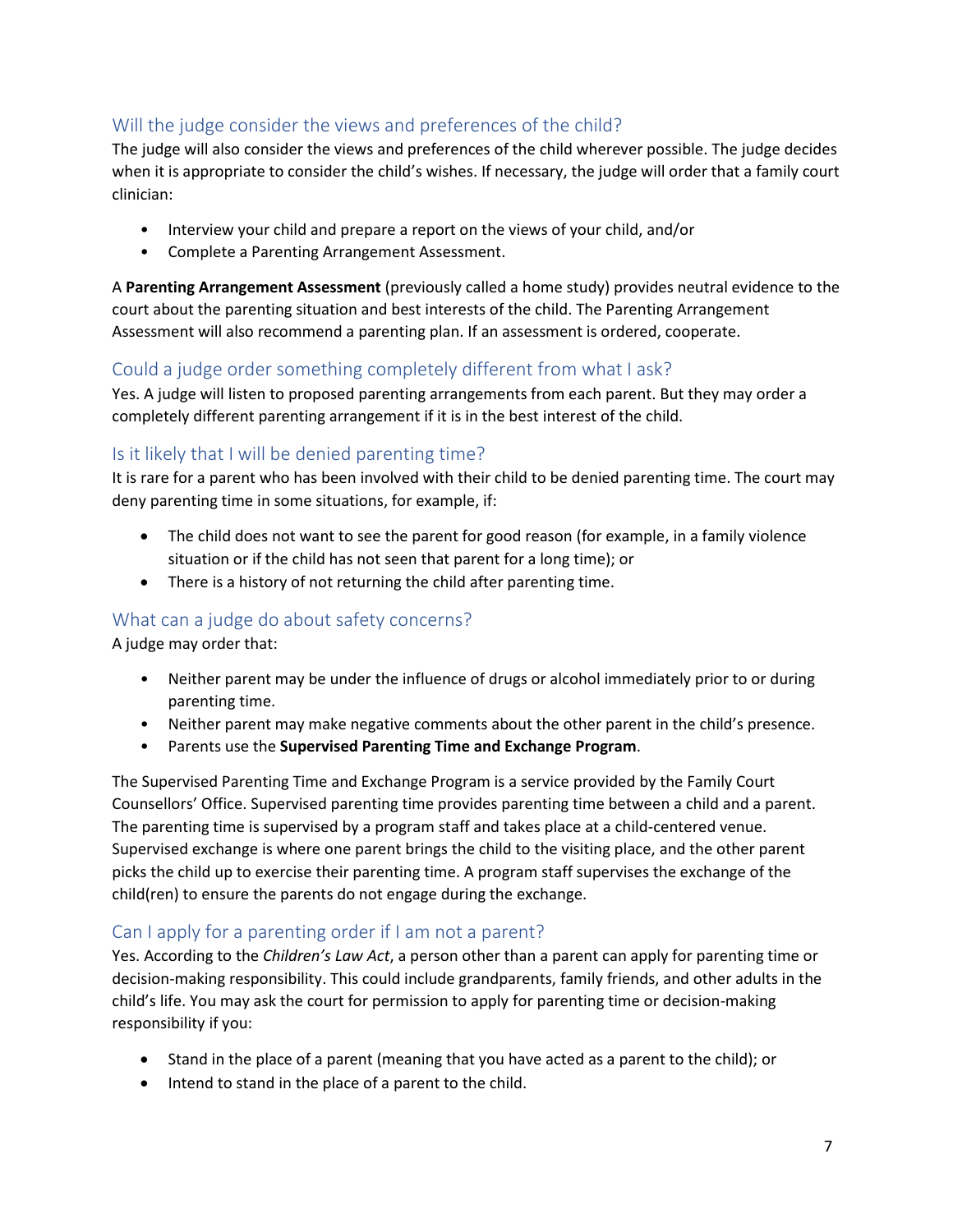# Can I make a new application for a different parenting order?

Yes. As the family's needs change, either parent (or another person) may apply to the court to ask the Judge to change a parenting order. The Judge's sole consideration when changing an order is the child's best interests. The Judge will not change the parenting order without careful consideration.

#### What is a contact order?

A **contact order** is a court order that allows a person who is not the child's parent to have contact with them.

Contact orders may have the same conditions as parenting orders, such as a section forbidding relocation of the child.

#### Who can apply for a contact order?

Anyone other than a parent can ask for a contact order. Applying for a contact order is a legal process.

In all cases, the judge bases their decision on the best interests of the child.

#### How do I go to family court without a lawyer?

It may be helpful to read our publication *How to Go to Family Court Without a Lawyer.* The publication is designed to help you:

- Understand family law processes.
- Get organized for family court.
- Present your case well.

### What is the Office of the Children's Lawyer?

The Office of the Children's Lawyer represents the child and their best interests in disputes about parenting time and decision-making responsibility. In high conflict situations, your child may qualify to be represented by the Children's Lawyer. Anyone concerned for the child can call the Office of the Children's Lawyer at 902-368-4842.

#### How do child support and parenting arrangements come into divorce?

If you have dependent children, your divorce judgement will include a parenting order and child support order.

# Enforcement of parenting and contact

# What if someone breaks the terms of a contact order, parenting order, or parenting agreement?

You may apply to the court for enforcement. For example, a parent may refuse to drop off the child to spend time with the other parent. You can apply to the court. The court can order the Sheriff or the police to bring your child to you if the child is being withheld.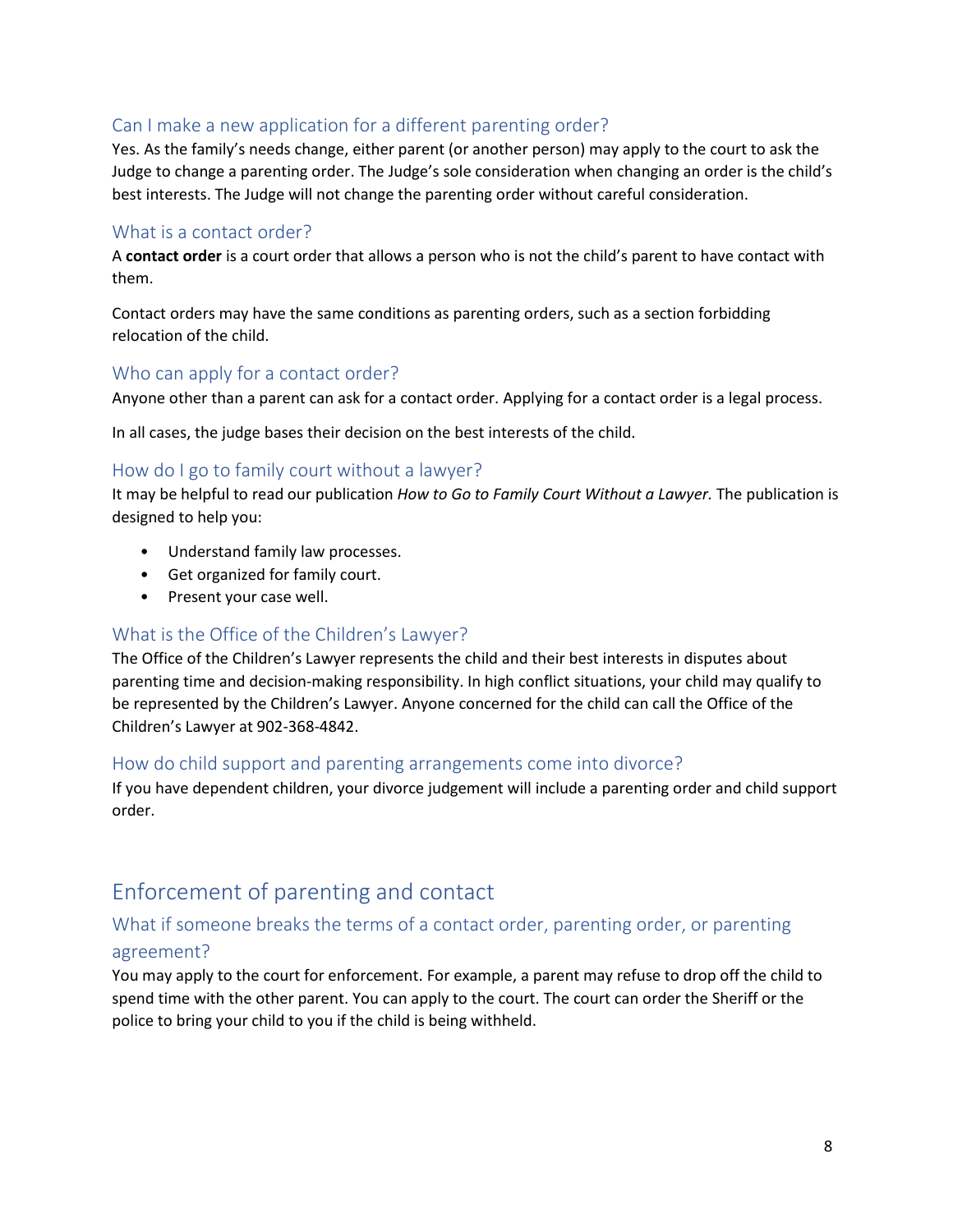# What if someone with parenting time is abusing the child?

By law, you must contact Child Protection Services if you think a child is being abused or neglected by a parent or guardian.

During business hours: 1-877-341-3101

After business hours: 1-800-341-6868

# Relocation

# What is relocation?

**Relocation** is a move that will have a significant impact on a child's relationship with a person who has parenting time or decision-making responsibility. For example, a parent may want to move for work, education, or another reason. A parent may want their child to move with them.

Relocation includes a change in residence of:

- The child, or
- A person who has parenting time or decision-making responsibility.

# What is the difference between short-distance and long-distance relocation?

A short-distance relocation may not significantly impact the child's relationship with a parent. For example, the parent may be moving to a new place in the same town.

A long-distance move is more likely to significantly impact the child's relationship with a parent. For example, a long-distance move could be a move to a different school district or a different province.

# What do I do if I want to move a short distance?

You must give notice if you are moving with or without the child. Give notice to anyone with a decisionmaking responsibility, parenting time, or contact order.

There is no specific form required for short distance move. Notice must be in writing, and must include:

- The date of the move.
- The new address.
- New contact information.

# What do I do if I want to move a long distance?

You must give notice if you are moving with or without the child. Give 60 days notice to people who have parenting time, decision-making responsibility, or contact order.

To give notice, the parent must use court form Notice of Relocation. This notice must include:

- The date of the move.
- The new address.
- The new contact information.
- A proposal for how parenting time, decision-making responsibilities, and contact will work after the move.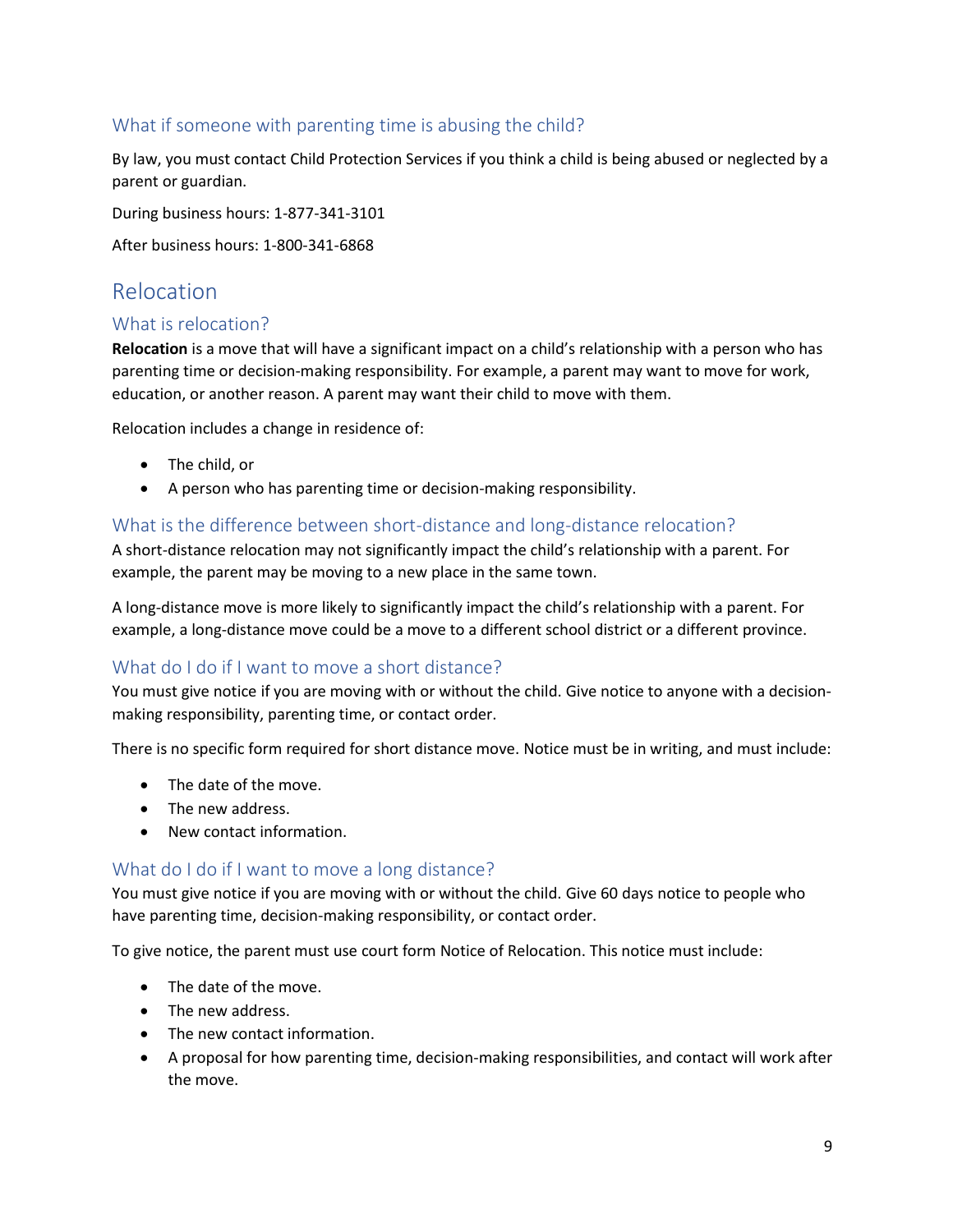# What if I have safety concerns about sharing my address?

You can ask the court to make an exception to the notice requirement in some circumstances. For example, if there is a history of family violence or another serious circumstance, you can apply for the court to waive or modify the notice requirement.

# Can I object to the relocation of a child?

Yes, you can object to the relocation of a child if you have parenting time or decision-making responsibility with that child. People with contact can't object to relocation. This option is only for people with parenting time or decision-making responsibility.

To object to the relocation of a child, file court form Notice of Objection to Relocation. Include your response to the proposal made by the parent wanting to move. You must object to the relocation of the child within 30 days of receiving notice of relocation.

### What if there is no objection filed and no court order stopping the move?

You can move on the date written in the Notice of Relocation.

# What do I do if I received a Form : Notice of Objection to Relocation?

Wait for the court's response. Don't relocate the child until the court approves it.

### How does a judge decide about a relocation?

The judge must consider:

- The reason for the relocation.
- Possible impact of the move and loss of parenting time on the child.
- How much time the child spends with each parent and the parents' levels of involvement.
- Whether parents have given proper notice for the move.
- Any existing court orders or agreements that restrict relocation.
- Whether the proposed parenting arrangement is reasonable.
- The best interests of the child generally.

If parents have mostly equal parenting time, the person proposing the move must demonstrate why the move is in the best interests of the child. If a parent with majority parenting time with the child wants to move, the other parent must demonstrate why the move is not in the child's best interest.

TEXTBOX: If the court allows the relocation of the child, it could mean significant travel costs for the parent who is not moving (e.g., gas, plane tickets, etc.). The court may order the parent who is moving to pay some or all costs for the parent who is not moving to spend parenting time with their child. These additional costs would not be part of regular child support payments or claims of undue hardship.

#### What if I plan to move and I have a contact order?

You must give notice of your move to anyone with parenting time or decision-making responsibility. The notice must include:

- The date of the move,
- The new address, and
- New contact information.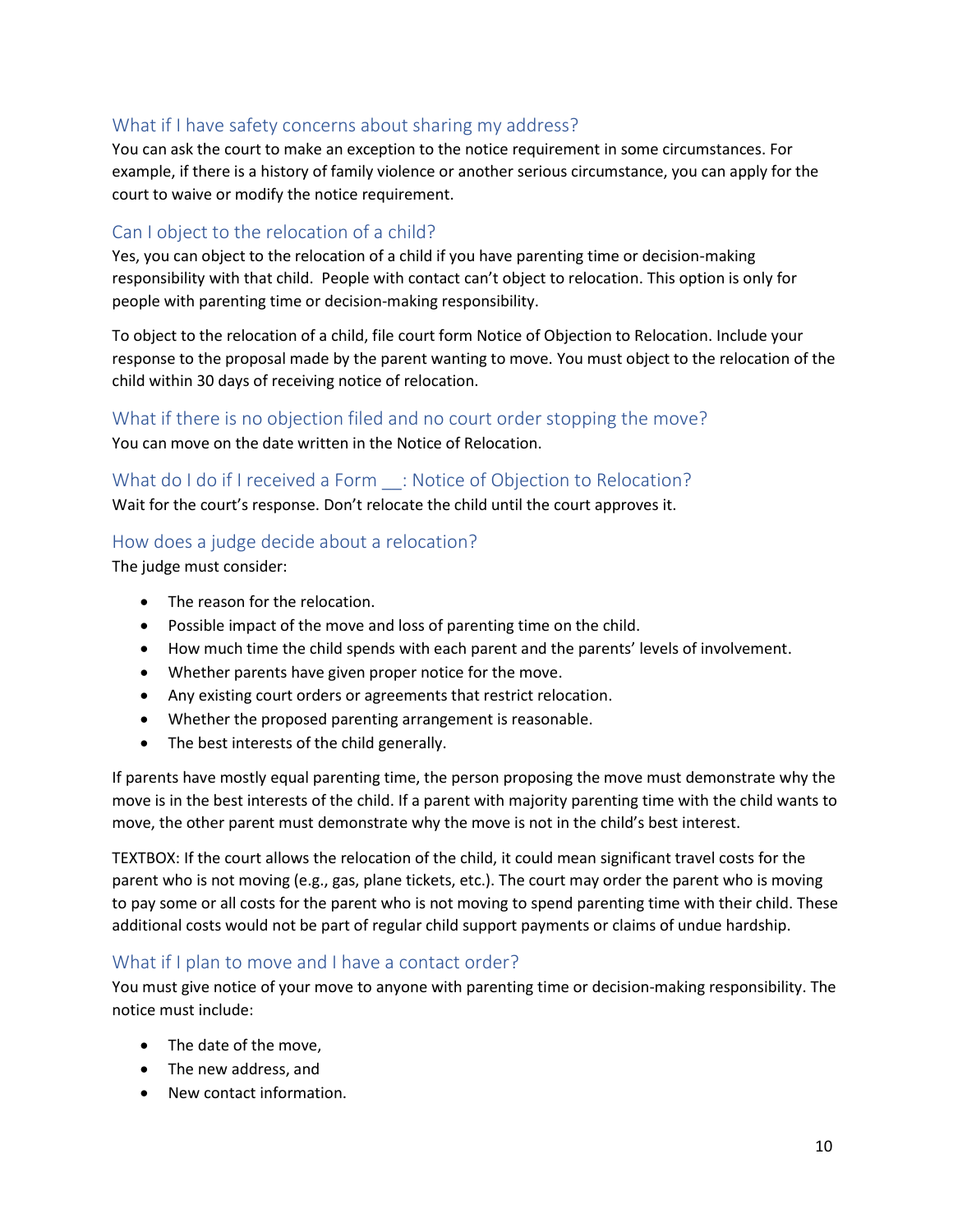If the move will have a significant impact on your relationship with the child, you must give notice 60 days in advance. In that case, use court form Notice of Change in Place of Residence: Person with Contact. On the court form, explain how your contact will continue after the move.

A judge can waive or modify the requirement for notice.

# Child Support

# What is child support?

**Child support** is the financial duty a parent has to their children.

A parent must pay toward the cost of raising their children as much as they can. A parent can't ignore or negotiate away child support. This is true if a child's parents were married, lived together, or never lived together.

A person who acts as a parent to a child, such as a relative or stepparent, may be able to receive or be required to pay child support.

TEXTBOX: Remember, child support and parenting responsibilities are settled separately. For example:

- A parent may be required to pay child support and have no parenting time or decision-making responsibility.
- A parent can't be denied parenting time because they are not paying child support.

Parenting arrangements and support can be decided separately, or at the same time as other issues. For example, child support could be agreed upon at the same time as parenting arrangements and property division.

# How long do I have to pay child support?

You must pay child support until the child turns 18 (the age of majority). You may also have to pay child support if the child is over 18 and has a disability, or illness, or attends post-secondary education fulltime.

# How does child support impact income tax?

Child support can't be claimed as a deduction by the person paying it. Child support is not declared as income by the person receiving it.

#### How is child support calculated?

The **Federal Child Support Guidelines** (the "Guidelines") and other rules are used to decide:

- Who pays child support to who.
- How much child support must be paid.
- When payments are made.
- How long child support must be paid for.

The Guidelines include tables that show the basic amount of child support owing. Child support is calculated based on the: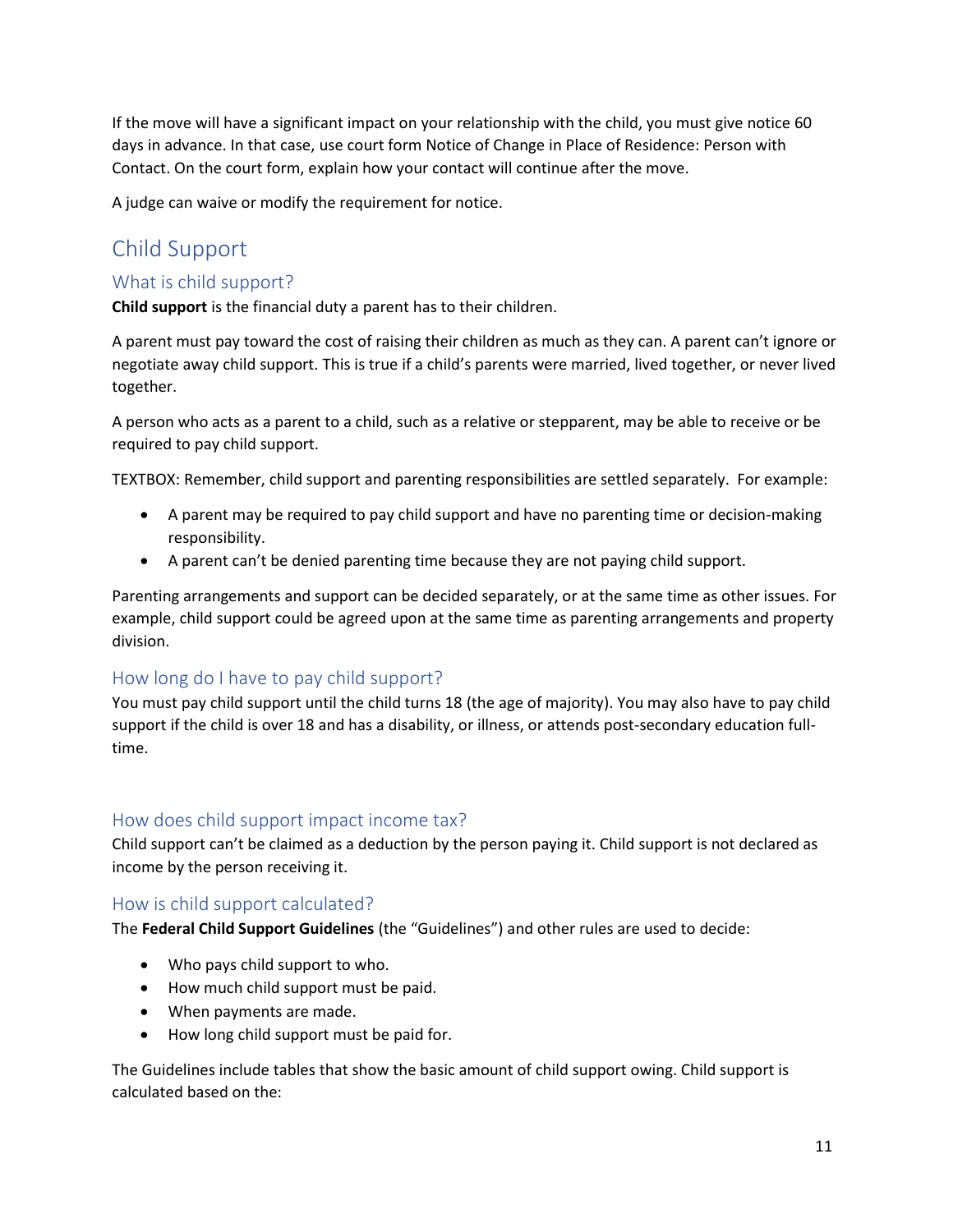- The income of the paying parent,
- Number of dependent children,
- Parenting time, and the
- Province or territory where the paying parent(s) live.

The Child Support Guidelines define three types of parenting time arrangements. These definitions are only used for determining child support. The type of arrangement you have in place impacts the amount of child support you will pay or receive. The definitions do not change any court order or agreement about parenting time or decision-making responsibility.

The Child Support Guidelines define parenting time, for the purposes of calculating child support only, as follows:

- Majority: one parent has the children living with them more than 60% of the time.
- Split: each parent has one or more of the children living with them more than 60% of the time.
- Shared: each parent has the children living with them at least 40% of the time and pays the child's expenses during that time.

In addition to basic monthly child support, money may be added for special and extraordinary expenses (called "Section 7 expenses"), such as:

- Health-related costs.
- Costs associated with special activities your child is involved in.
- Childcare costs.
- Other costs that are out of the ordinary.

Child support may also change if:

- There are children over the age of 18 who are attending college, university, or another postsecondary program.
- The paying parent's income is more than \$150,000 per year.
- There is undue hardship.

You can find more information about the child support guidelines here: [https://laws](https://laws-lois.justice.gc.ca/eng/regulations/sor-97-175/index.html)[lois.justice.gc.ca/eng/regulations/sor-97-175/index.html.](https://laws-lois.justice.gc.ca/eng/regulations/sor-97-175/index.html)

# Setting Up Child Support

There are two ways to start child support:

1. If parents can make a written child support agreement. A **child support agreement** is a contract that outlines parents' financial contributions. The Child Support Guidelines must be used to make child support agreements. The agreement must be signed by both parents and witnessed. The witnesses do not need to read or know the terms of the agreement. They are there to confirm that the parents signed willingly and were not pressured to sign a binding legal agreement. Before signing the agreement, each parent should get independent legal advice and should consider having a lawyer review the agreement to make sure it is correct and complete.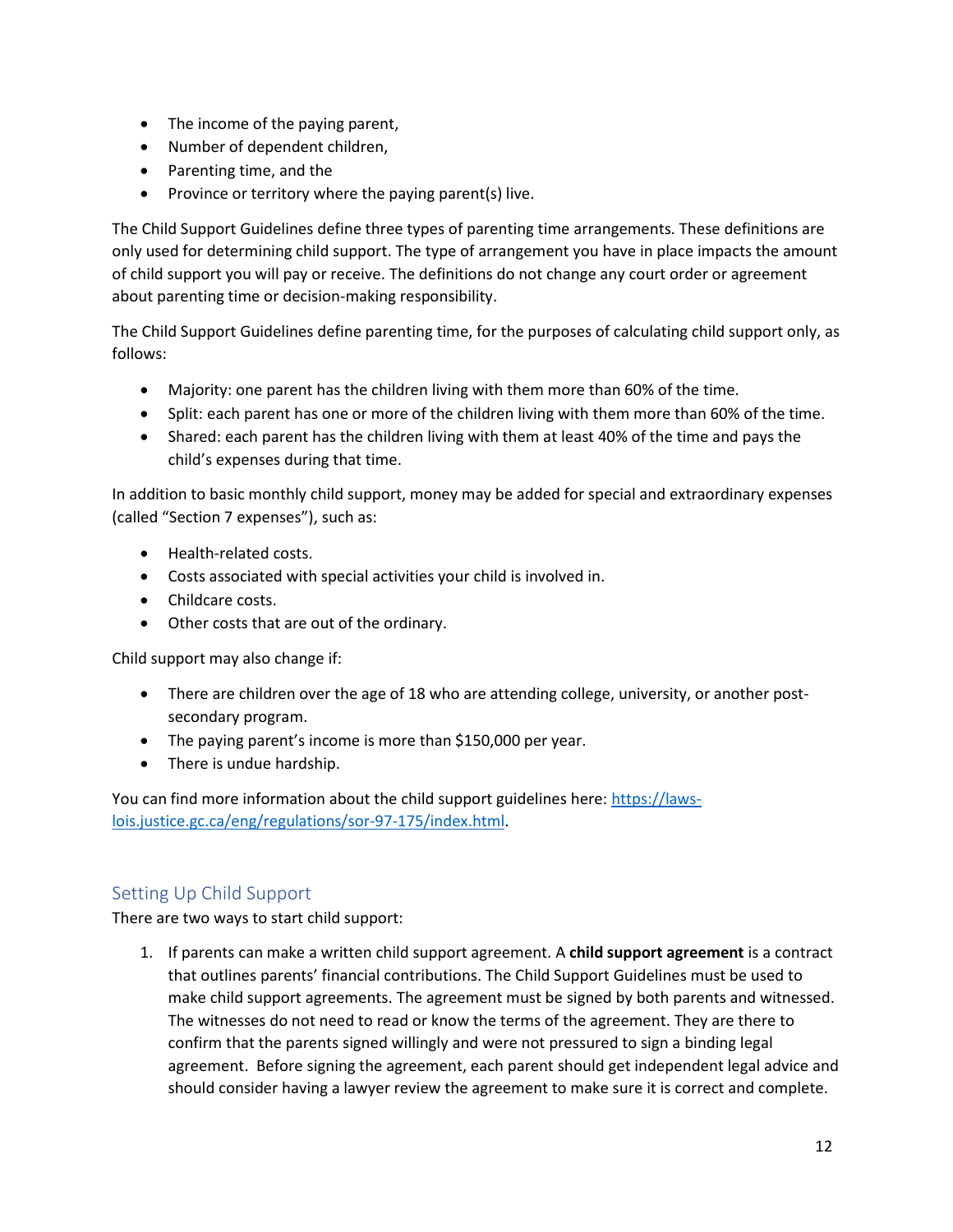2. One or both parents can apply to the court for a **child support order**. Sometimes a Judge deals with child support as part of another court action, such as divorce. In this case, your Divorce Judgement will include the terms of your child support.

**Child Support Guidelines Officers** can give you information on the child support tables, court forms, and the court process if you do not have a lawyer to help you. They can also be a helpful resource if you are applying for a child support order or a variation of an existing order. Call 902-368-6220 to speak with a Child Support Guidelines Officer.

Parents who need help coming to an agreement may find private mediation helpful. Mediation may help you come to an agreement about child support. Private mediators may help with financial issues, including child support. There is a fee for private mediation. Mediation can save time and money, create less family stress, and keep your dispute more private than going to court.

# Child Support Recalculation

**Administrative recalculation** is having your child support reviewed each year to make sure that it is on par with cost-of-living increases and parent's change in income. The Child Support Services Office offers free annual recalculation of a support order or agreement. A Recalculation Officer adjusts child support based on the paying parent's annual income, and the Federal Child Support Guidelines. Every year, the Recalculation Officer will update the child support amount by issuing a Recalculation Order on the date of the order or agreement. If the paying parent does not submit their updated annual income to the Recalculation Officer, the Officer will deem their income to be 10% higher than the previous year as a penalty.

The Recalculation Officer becomes involved when:

- 1. Your child support agreement has recalculation terms in your child support agreement and you or the other parent files the child support order or agreement with the Recalculation Officer.
- 2. A Judge makes recalculation part of the child support order. Usually, a Judge would order this to be done annually.

Recalculation may not apply when:

- The paying parent is self-employed,
- The court has estimated income,
- The parents have shared parenting time, or
- The courts used discretion when deciding child support amounts. **Discretion** means a judge's judgement or conscience.

If recalculation is not possible, you must update child support by applying to the court for a new order. For more information on applying for changed child support, see page \_\_\_\_.

#### How can we change a child support agreement?

Parents with a child support agreement may make a new agreement at any time. If parents agree, they can draft a new support agreement. Parents may do this if the income of the paying parent suddenly increases or decreases. This could be because of a raise at work, a new job, or the loss of a job.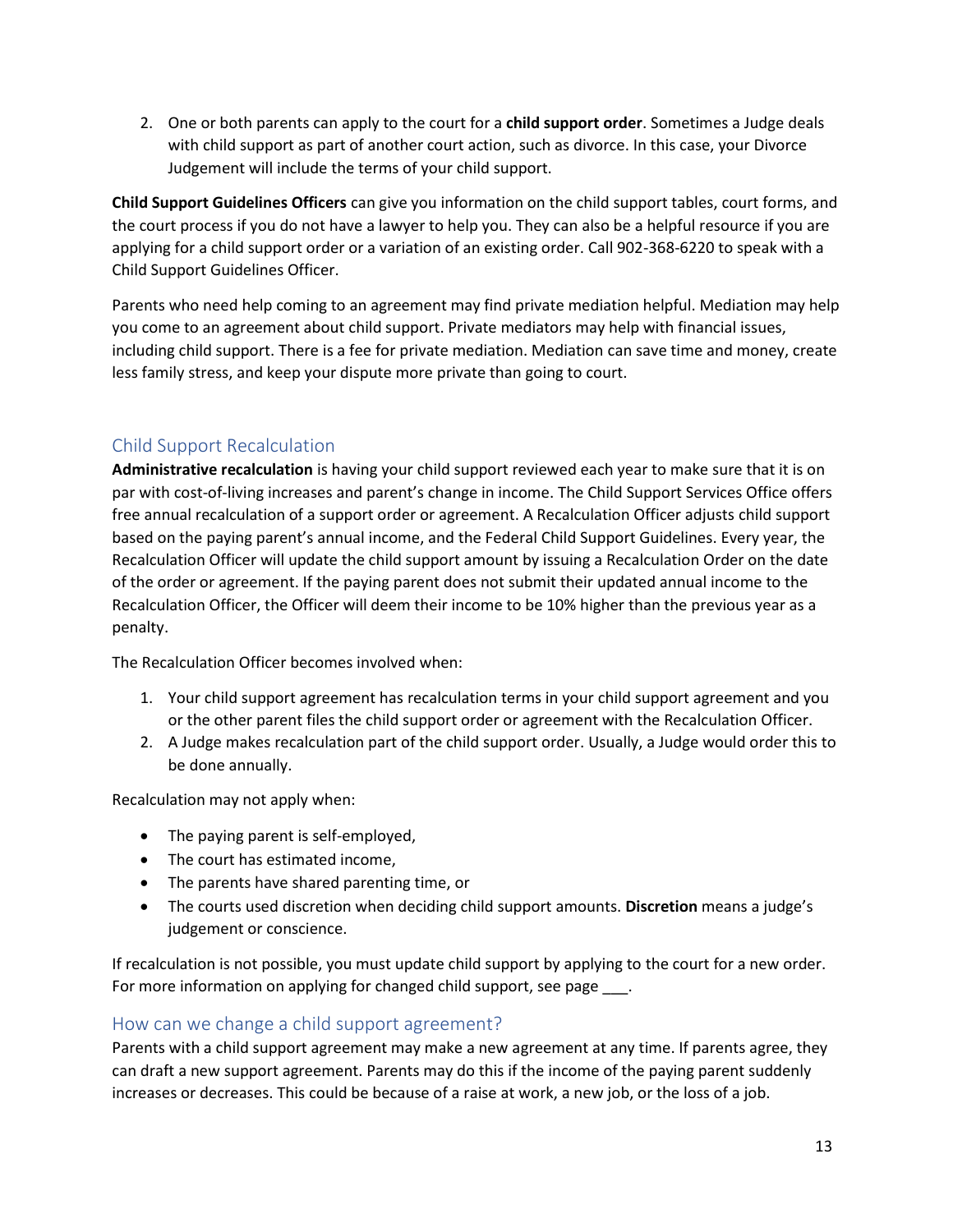# Child Support Orders

# How will a judge decide about a child support order?

A **child support order** is a court order about child support. The judge will insist upon child support according to the guidelines unless there are special circumstances.

# What is undue hardship?

**Undue hardship** is specific circumstances that make it impossible for the paying parent to afford child support. The paying parent may ask the court to lower the amount of child support if there is undue hardship. This is called "claiming undue hardship."

There are only three allowable reasons for undue hardship:

- 1. An unusually high debt load from the marriage.
- 2. Unusually high costs to be with your children.
- 3. Legal obligations to financially support other people.

# How do I claim undue hardship?

To claim undue hardship, you must make a court application based on one of these reasons. A Judge decides whether your claim of undue hardship will be heard or not. If the Judge decides to hear your claim, the court compares the incomes and standards of living in each parent's household. The total income in each household is considered. This means if one parent's household has a second income from a new spouse, both incomes will be considered as the total household income. The judge may or may not order the amount of child support to be reduced if the standard of living in the paying parent's household is significantly lower.

# How do I apply to change a child support court order?

Only a Judge can change a court order. If you want to apply for a change in child support, you must apply for a variation. A **variation** is a changed court order.

| If parents agree that child support should be<br>changed, and neither party has a lawyer                                                                                                                                                                                                                   | If parents do not agree                                                                                                                                                                                                                    |
|------------------------------------------------------------------------------------------------------------------------------------------------------------------------------------------------------------------------------------------------------------------------------------------------------------|--------------------------------------------------------------------------------------------------------------------------------------------------------------------------------------------------------------------------------------------|
| A Child Support Guidelines Officer can help them<br>to enter a Consent Variation Order. A Consent<br>Variation Order is an order where both parties<br>agree on the requested change. With this type of<br>order the parents don't have to go to court, but<br>the Judge still must approve the new Order. | The parent who wants the change must go back to<br>court to ask a Judge to change the order.<br>Variations require specific court forms and court<br>procedure. Consulting a lawyer is a good idea if<br>you are applying for a variation. |

You can only apply for a variation if there has been a change in circumstances since the last order. A change in circumstances means a major change that would result in a different order. For example, the paying parent is laid off, or the child moves in full-time with the paying parent.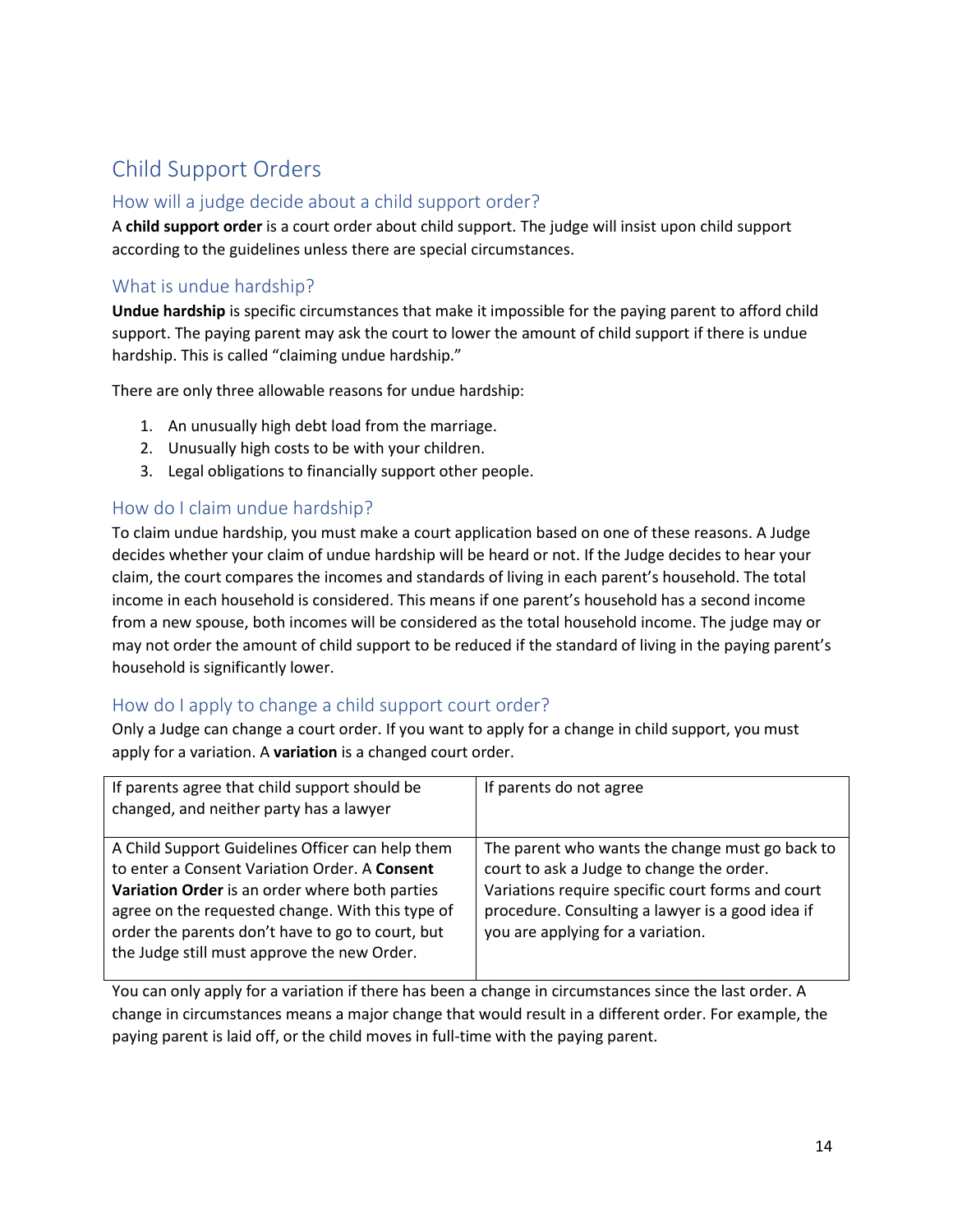# Are there time limits for applying for a child support variation?

If you are not divorced, you must wait a minimum of 6 months after the legal agreement or court order was made before applying for a variation. Exceptions can be made in specific circumstances. For example, if you suddenly and unexpectedly lose your income, you may be allowed to ask the court for a variation before the time limit.

If you are divorced, the 6-month time restriction does not apply.

# Enforcement of Child Support

# What if the paying parent refuses to pay child support?

If a parent is not paying child support as stated in an order or agreement, you can see a lawyer or ask the provincial Maintenance Enforcement Program to help enforce the order.

Maintenance Enforcement is a provincial office that collects and distributes child and spousal support and takes steps to enforce support orders and agreements when they are not paid. You must register your order or agreement with this service to use it. Call 902-894-0383 or 902-368-6010.

If you apply for a divorce and child support is not being paid, the judge may refuse to grant the divorce until child support is in place and working.

# What if I have a legitimate reason for not paying child support?

You must take steps to change the child support. If you have a child support agreement, ask the other parent if they will agree to change it. If you have a child support order, apply for a variation.

# How does Maintenance Enforcement work?

Maintenance Enforcement can attempt to collect unpaid support in several ways, including by:

- Garnishing (taking) a portion of the paying parent's wages.
- Asking the federal government to use the following to pay child support: the paying parent's income tax refund, employment insurance benefits, GST refund, Old Age Security, or Canada Pension Plan benefits.
- Suspending the paying parent's driver's license.
- Asking the federal government to suspend the paying parent's passport.
- Asking the federal government to suspend the paying parent's other licenses.
- Taking the paying parent to court.

The Maintenance Enforcement Program will take steps to enforce your child support order or agreement, but they cannot guarantee success in collecting the payments. The Maintenance Enforcement Program decides what steps can be taken to enforce your order or agreement.

For more information, read the Maintenance Enforcement Policies & Procedures Manual. https://www.princeedwardisland.ca/sites/default/files/publications/maintenanceenforcementpolicyand \_proceduresmanual.pdf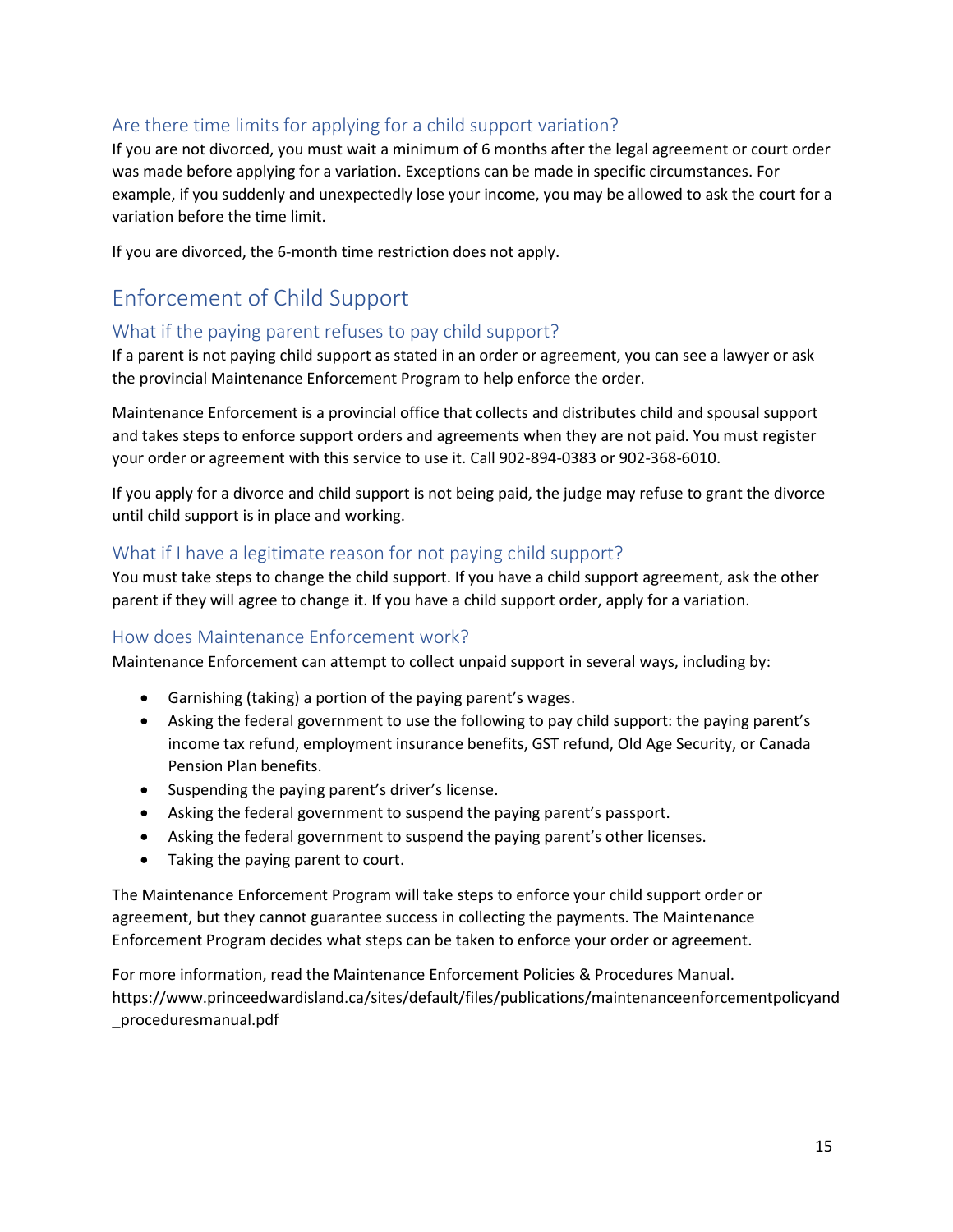# Glossary

**Administrative recalculation:** having your child support reviewed each year to make sure that it is on par with cost-of-living increases and parent's change in income.

**Child support:** the financial duty a parent has to their children.

**Child support agreement:** a contract that outlines parents' financial contributions.

**Child support order:** a court order about child support.

**Collaborative practice:** when you negotiate a settlement with your ex, collaborative practice lawyers, and other professionals. All of you must agree to keep the dispute out of court.

**Consent Variation Order:** an order where both parties agree on the requested change

**Contact order**: a court order that allows a person who is not the child's parent to have contact with them.

**Court order:** a formal, typed document that contains the judge's decision on a case.

**Decision-making responsibility:** making major decisions for a child**.** 

*De facto*: without legal paperwork.

**Discretion**: a judge's judgement or conscience.

**Dispute resolution**: a word for the different ways people can resolve conflicts out of court.

**Mediation**: you, your ex, and a mediator sit down together to resolve disagreements.

**Negotiation**: talking to the other person and trying to come to an agreement.

**Parenting agreement**: a contract that explains each parent's role and responsibilities.

**Parenting arrangement**: a plan parents make to share parenting time and decision-making responsibilities.

**Parenting Arrangement Assessment**: (previously called a home study) when a judge orders that a clinician provide neutral evidence about the parenting situation and best interests of the child.

**Parenting order**: a court order about decision-making responsibility or parenting time.

**Parenting time:** the time a child spends in the care of a parent.

**Relocation**: a move that will have a significant impact on a child's relationship with a person who has parenting time or decision-making responsibility.

**Undue hardship**: Specific circumstances that make it impossible for the paying parent to afford child support.

**Variation**: a changed court order.